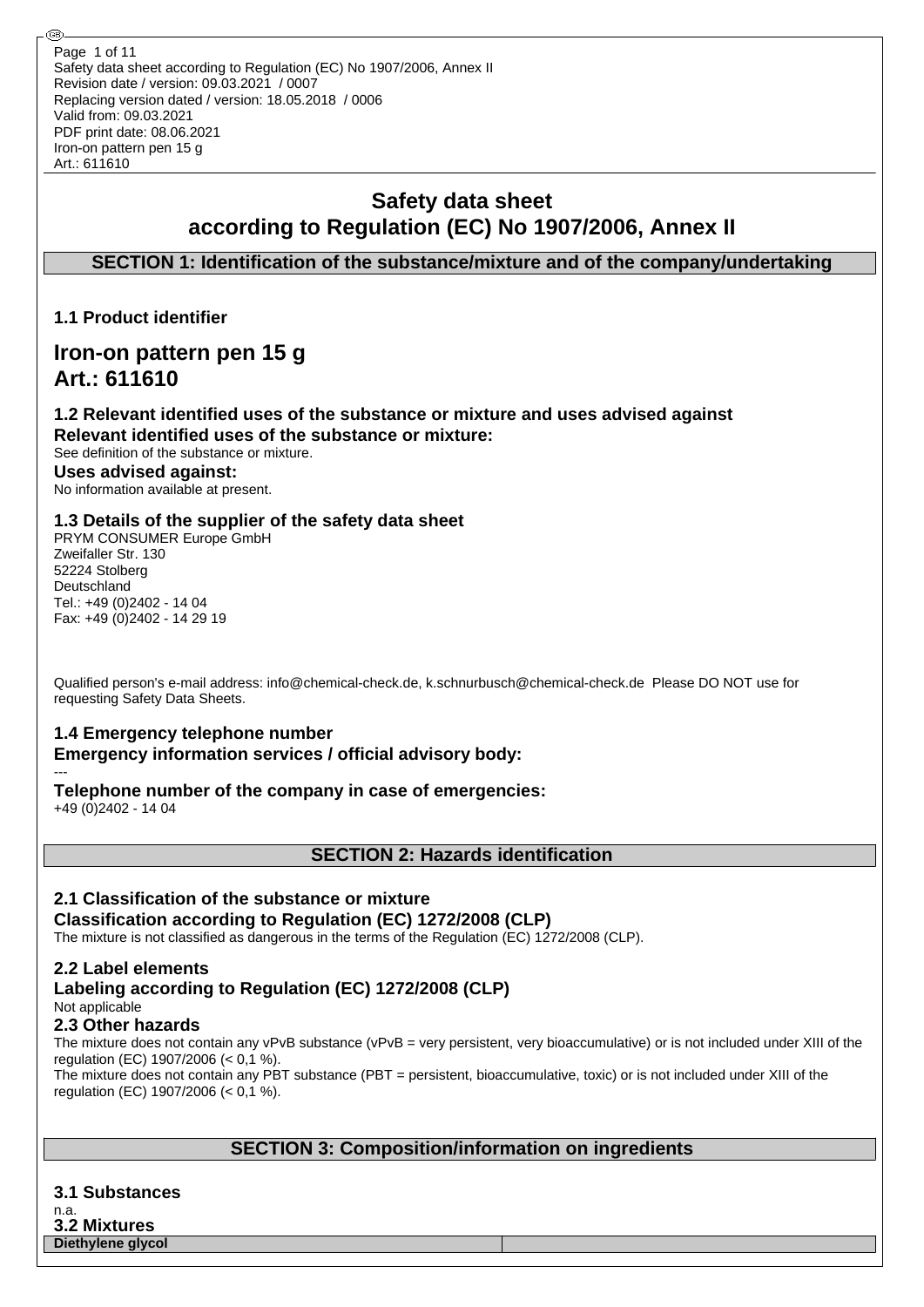| <b>Registration number (REACH)</b>                              | $- - -$            |
|-----------------------------------------------------------------|--------------------|
| Index                                                           | 603-140-00-6       |
| EINECS, ELINCS, NLP, REACH-IT List-No.                          | 203-872-2          |
| <b>CAS</b>                                                      | 111-46-6           |
| content %                                                       | $10 - 25$          |
| Classification according to Regulation (EC) 1272/2008 (CLP), M- | Acute Tox. 4. H302 |
| factors                                                         |                    |

For the text of the H-phrases and classification codes (GHS/CLP), see Section 16.

The substances named in this section are given with their actual, appropriate classification!

For substances that are listed in appendix VI, table 3.1 of the regulation (EC) no. 1272/2008 (CLP regulation) this means that all notes that may be given here for the named classification have been taken into account.

## **SECTION 4: First aid measures**

## **4.1 Description of first aid measures**

First-aiders should ensure they are protected!

Never pour anything into the mouth of an unconscious person!

#### **Inhalation**

Typically no exposure pathway.

Supply person with fresh air and consult doctor according to symptoms.

#### **Skin contact**

Wash thoroughly using copious water - remove contaminated clothing immediately. If skin irritation occurs (redness etc.), consult doctor.

#### **Eye contact**

Wash thoroughly for several minutes using copious water. Seek medical help if necessary.

#### **Ingestion**

Typically no exposure pathway.

#### **4.2 Most important symptoms and effects, both acute and delayed**

If applicable delayed symptoms and effects can be found in section 11 and the absorption route in section 4.1.

In certain cases, the symptoms of poisoning may only appear after an extended period / after several hours.

## **4.3 Indication of any immediate medical attention and special treatment needed**

Symptomatic treatment.

**SECTION 5: Firefighting measures**

## **5.1 Extinguishing media**

#### **Suitable extinguishing media**

#### Adapt to the nature and extent of fire.

#### **Unsuitable extinguishing media**

None known

#### **5.2 Special hazards arising from the substance or mixture**

In case of fire the following can develop: Oxides of carbon Toxic gases

#### **5.3 Advice for firefighters**

In case of fire and/or explosion do not breathe fumes.

Protective respirator with independent air supply.

Full protection, if necessary.

Dispose of contaminated extinction water according to official regulations.

#### **SECTION 6: Accidental release measures**

### **6.1 Personal precautions, protective equipment and emergency procedures**

No special measures required. Avoid contact with eyes.

#### **6.2 Environmental precautions**

Prevent from entering drainage system.

Prevent surface and ground-water infiltration, as well as ground penetration.

**6.3 Methods and material for containment and cleaning up**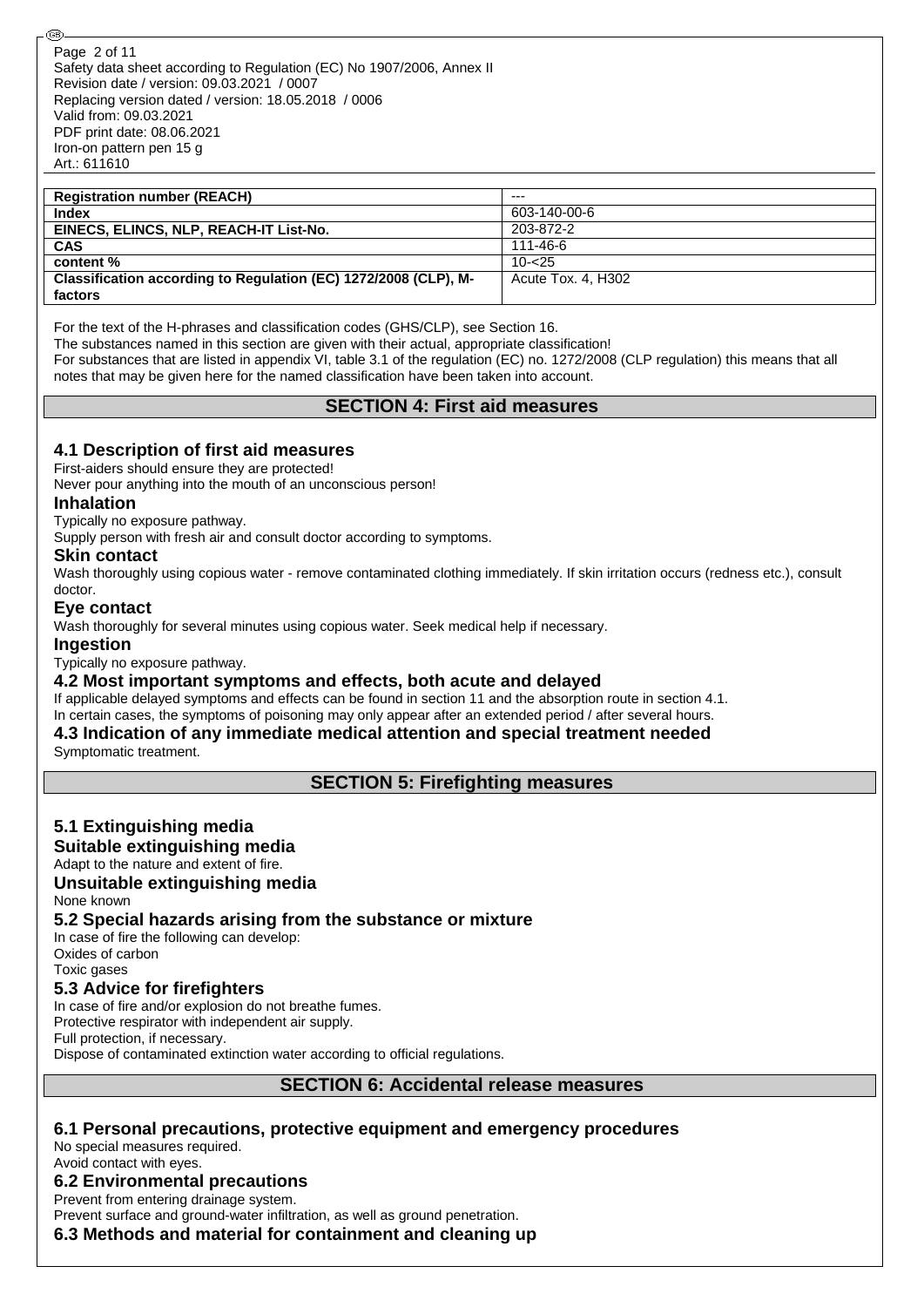#### Pick up mechanically and dispose of according to Section 13.

#### **6.4 Reference to other sections**

@

For personal protective equipment see Section 8 and for disposal instructions see Section 13.

## **SECTION 7: Handling and storage**

In addition to information given in this section, relevant information can also be found in section 8 and 6.1.

#### **7.1 Precautions for safe handling**

## **7.1.1 General recommendations**

Observe directions on label and instructions for use.

#### **7.1.2 Notes on general hygiene measures at the workplace**

General hygiene measures for the handling of chemicals are applicable.

Wash hands before breaks and at end of work.

Keep away from food, drink and animal feedingstuffs.

Remove contaminated clothing and protective equipment before entering areas in which food is consumed.

#### **7.2 Conditions for safe storage, including any incompatibilities**

Not to be stored in gangways or stair wells.

Store product closed and only in original packing.

#### **7.3 Specific end use(s)**

No information available at present.

#### **SECTION 8: Exposure controls/personal protection**

## **8.1 Control parameters**

| ∣®<br><b>Chemical Name</b>  | Diethylene glycol        |                                     |                    |       | Content %:10-<br>$<$ 25 |
|-----------------------------|--------------------------|-------------------------------------|--------------------|-------|-------------------------|
| WEL-TWA: 23 ppm (101 mg/m3) |                          | WEL-STEL:<br>$---$                  |                    | $---$ |                         |
| Monitoring procedures:      | $\overline{\phantom{a}}$ | Draeger - Alcohol 100/a (CH 29 701) |                    |       |                         |
| <b>BMGV: ---</b>            |                          |                                     | Other information: | $---$ |                         |
| 0<br><b>Chemical Name</b>   | Glycerine                |                                     |                    |       | Content %:              |
| WEL-TWA: 10 mg/m3 (mist)    |                          | WEL-STEL: ---                       |                    | $---$ |                         |
| Monitoring procedures:      | $---$                    |                                     |                    |       |                         |
| <b>BMGV: ---</b>            |                          |                                     | Other information: | $---$ |                         |

| Area of application | <b>Exposure route /</b>                                    | <b>Effect on health</b>        | <b>Descripto</b> | Value           | <b>Unit</b>     | <b>Note</b> |
|---------------------|------------------------------------------------------------|--------------------------------|------------------|-----------------|-----------------|-------------|
|                     | <b>Environmental</b>                                       |                                | r                |                 |                 |             |
|                     | compartment                                                |                                |                  |                 |                 |             |
|                     | Environment - freshwater                                   |                                | <b>PNEC</b>      | 10              | mg/m3           |             |
|                     | Environment - marine                                       |                                | <b>PNEC</b>      | 1               | mq/l            |             |
|                     | Environment - water,<br>sporadic (intermittent)<br>release |                                | <b>PNEC</b>      | 10              | mg/l            |             |
|                     | Environment - sediment,<br>freshwater                      |                                | <b>PNEC</b>      | 20,9            | mg/kg dw        |             |
|                     | Environment - soil                                         |                                | <b>PNEC</b>      | 1,53            | mg/kg dw        |             |
|                     | Environment - sediment,<br>marine                          |                                | <b>PNEC</b>      | 2,09            | mg/kg           |             |
|                     | Environment - sewage<br>treatment plant                    |                                | <b>PNEC</b>      | 199,5           | mg/l            |             |
| Consumer            | Human - dermal                                             | Long term, systemic<br>effects | <b>DNEL</b>      | 21              | mg/kg<br>bw/day |             |
| Consumer            | Human - inhalation                                         | Long term, systemic<br>effects | <b>DNEL</b>      | 12 <sup>2</sup> | mg/m3           |             |
| Workers / employees | Human - dermal                                             | Long term, systemic<br>effects | <b>DNEL</b>      | 43              | mg/kg<br>bw/day |             |
| Workers / employees | Human - inhalation                                         | Long term, systemic<br>effects | <b>DNEL</b>      | 44              | mg/m3           |             |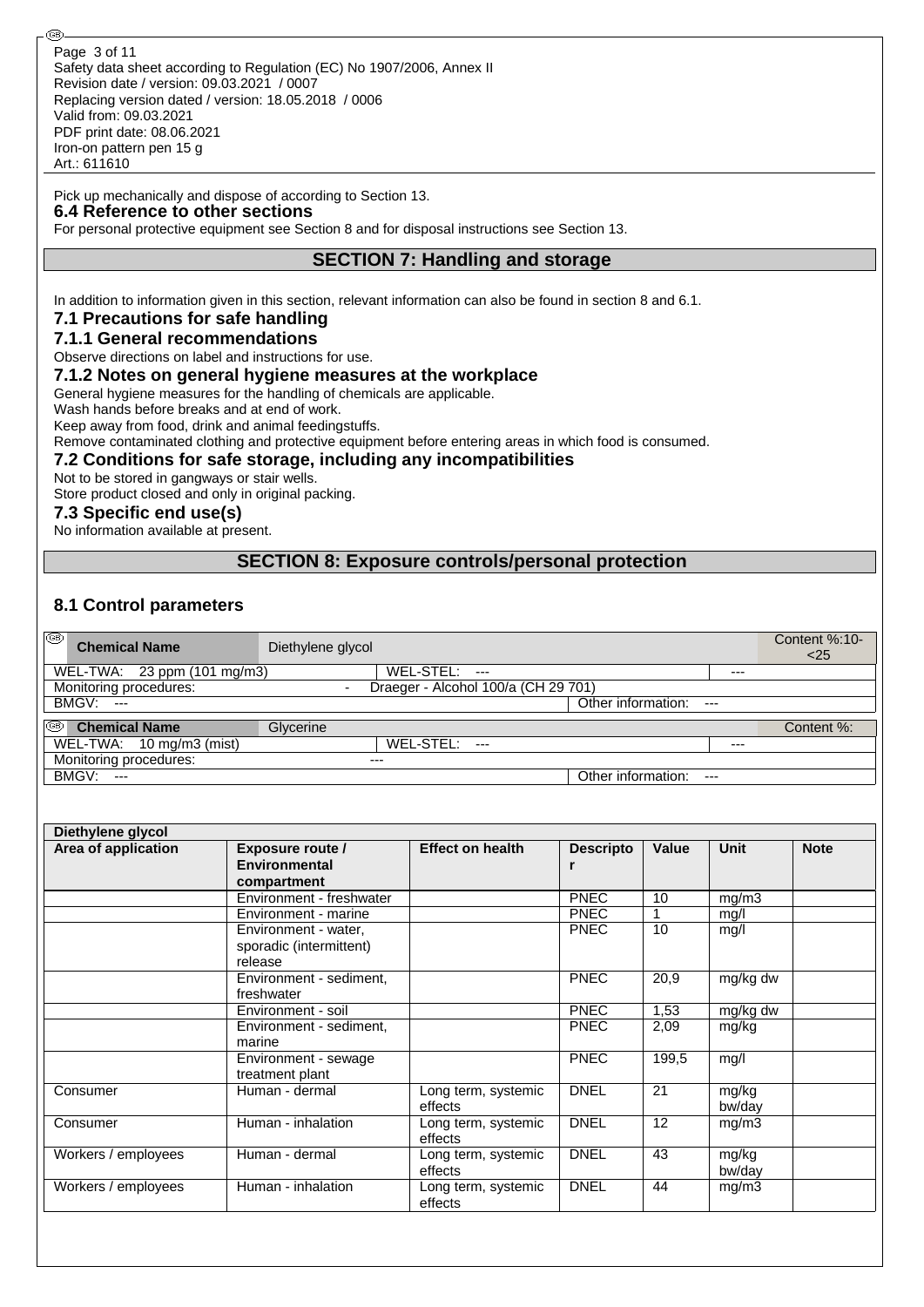| <b>Glycerine</b>    |                                                            |                                |                  |       |                 |             |  |  |  |
|---------------------|------------------------------------------------------------|--------------------------------|------------------|-------|-----------------|-------------|--|--|--|
| Area of application | <b>Exposure route /</b><br>Environmental<br>compartment    | <b>Effect on health</b>        | <b>Descripto</b> | Value | Unit            | <b>Note</b> |  |  |  |
|                     | Environment - freshwater                                   |                                | <b>PNEC</b>      | 0,885 | mg/l            |             |  |  |  |
|                     | Environment - marine                                       |                                | <b>PNEC</b>      | 0,088 | mg/l            |             |  |  |  |
|                     | Environment - sewage<br>treatment plant                    |                                | <b>PNEC</b>      | 1000  | mq/l            |             |  |  |  |
|                     | Environment - sediment.<br>freshwater                      |                                | <b>PNEC</b>      | 3,3   | mg/kg dw        |             |  |  |  |
|                     | Environment - sediment,<br>marine                          |                                | <b>PNEC</b>      | 0.33  | mg/kg dw        |             |  |  |  |
|                     | Environment - soil                                         |                                | <b>PNEC</b>      | 0,141 | mg/kg dw        |             |  |  |  |
|                     | Environment - water,<br>sporadic (intermittent)<br>release |                                | <b>PNEC</b>      | 8,85  | mg/l            |             |  |  |  |
| Consumer            | Human - inhalation                                         | Long term, local<br>effects    | <b>DNEL</b>      | 33    | mg/m3           |             |  |  |  |
| Consumer            | Human - oral                                               | Long term, systemic<br>effects | <b>DNEL</b>      | 229   | mg/kg<br>bw/day |             |  |  |  |
| Workers / employees | Human - inhalation                                         | Long term, local<br>effects    | <b>DNEL</b>      | 56    | mg/m3           |             |  |  |  |

 WEL-TWA = Workplace Exposure Limit - Long-term exposure limit (8-hour TWA (= time weighted average) reference period) EH40. AGW = "Arbeitsplatzgrenzwert" (workplace limit value, Germany).

(8) = Inhalable fraction (Directive 2017/164/EU, Directive 2004/37/CE). (9) = Respirable fraction (Directive 2017/164/EU, Directive 2004/37/CE). (11) = Inhalable fraction (Directive 2004/37/CE). (12) = Inhalable fraction. Respirable fraction in those Member States that implement, on the date of the entry into force of this Directive, a biomonitoring system with a biological limit value not exceeding 0,002 mg Cd/g creatinine in urine (Directive 2004/37/CE). | WEL-STEL = Workplace Exposure Limit - Short-term exposure limit (15 minute reference period).

(8) = Inhalable fraction (2017/164/EU, 2017/2398/EU). (9) = Respirable fraction (2017/164/EU, 2017/2398/EU). (10) = Short-term exposure limit value in relation to a reference period of 1 minute (2017/164/EU). | BMGV = Biological monitoring guidance value EH40. BGW = "Biologischer Grenzwert" (biological limit value, Germany) | Other information: Sen = Capable of causing occupational asthma. Sk = Can be absorbed through skin. Carc = Capable of causing cancer and/or heritable genetic damage.

\*\* = The exposure limit for this substance is repealed through the TRGS 900 (Germany) of January 2006 with the goal of revision.  $(13)$  = The substance can cause sensitisation of the skin and of the respiratory tract (Directive 2004/37/CE), (14) = The substance can cause sensitisation of the skin (Directive 2004/37/CE).

## **8.2 Exposure controls 8.2.1 Appropriate engineering controls**

Ensure good ventilation. This can be achieved by local suction or general air extraction.

If this is insufficient to maintain the concentration under the WEL or AGW values, suitable breathing protection should be worn. Applies only if maximum permissible exposure values are listed here.

Not required in contained systems, as no exposure normally occurs here.

Suitable assessment methods for reviewing the effectiveness of protection measures adopted include metrological and nonmetrological investigative techniques.

These are specified by e.g. EN 14042.

EN 14042 "Workplace atmospheres. Guide for the application and use of procedures for the assessment of exposure to chemical and biological agents".

## **8.2.2 Individual protection measures, such as personal protective equipment**

General hygiene measures for the handling of chemicals are applicable.

Wash hands before breaks and at end of work.

Keep away from food, drink and animal feedingstuffs.

Remove contaminated clothing and protective equipment before entering areas in which food is consumed.

Eye/face protection: Normally not necessary.

Skin protection - Hand protection: Normally not necessary.

Skin protection - Other: Normally not necessary.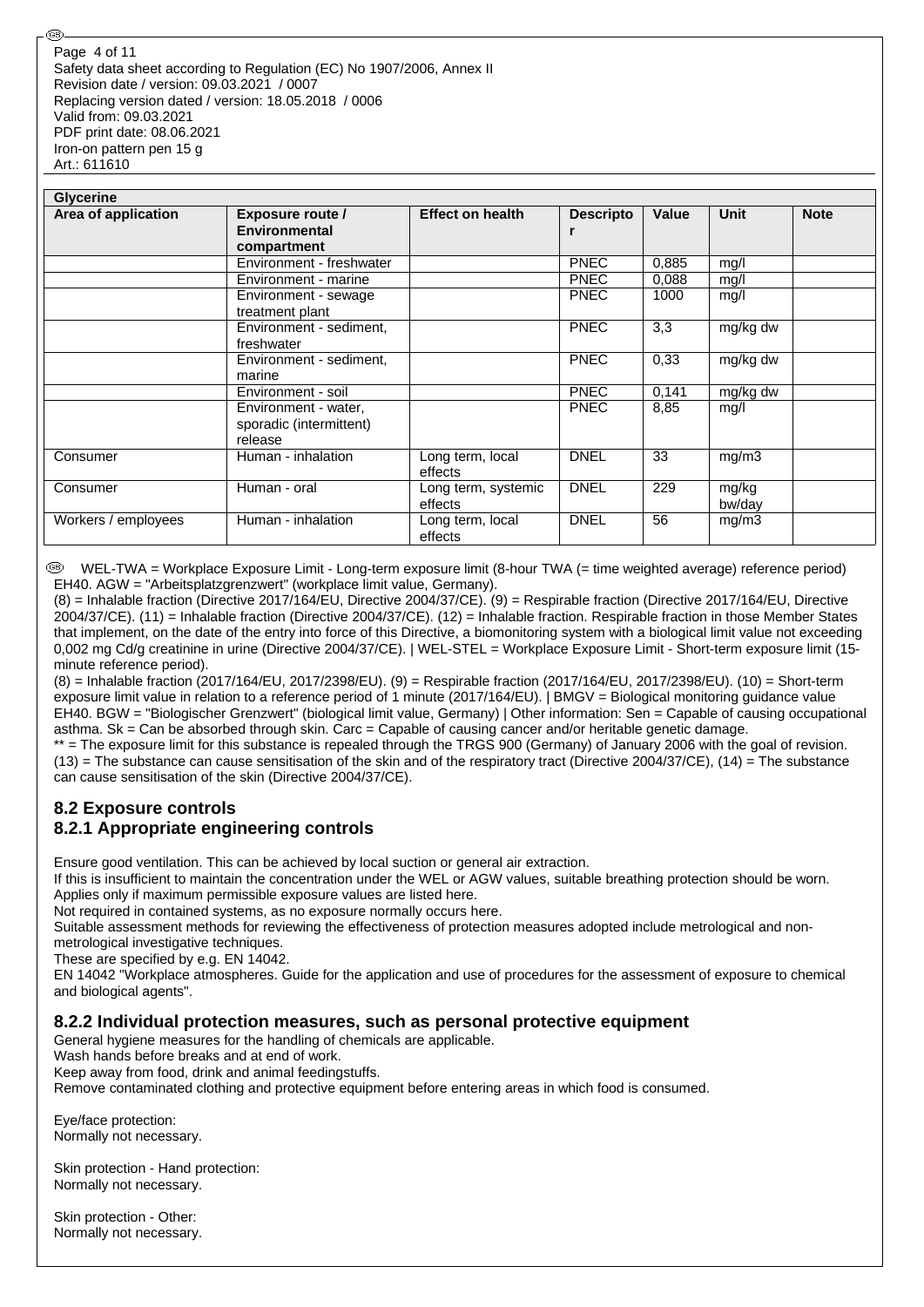Respiratory protection: Normally not necessary.

Thermal hazards: Not applicable

@

Additional information on hand protection - No tests have been performed.

In the case of mixtures, the selection has been made according to the knowledge available and the information about the contents. Selection of materials derived from glove manufacturer's indications.

Final selection of glove material must be made taking the breakthrough times, permeation rates and degradation into account. Selection of a suitable glove depends not only on the material but also on other quality characteristics and varies from manufacturer to manufacturer.

In the case of mixtures, the resistance of glove materials cannot be predicted and must therefore be tested before use. The exact breakthrough time of the glove material can be requested from the protective glove manufacturer and must be observed.

#### **8.2.3 Environmental exposure controls**

No information available at present.

## **SECTION 9: Physical and chemical properties**

## **9.1 Information on basic physical and chemical properties**

| Physical state:                          | Liquid           |
|------------------------------------------|------------------|
| Colour:                                  | Blue, Violet     |
| Odour:                                   | Characteristic   |
| Odour threshold:                         | Not determined   |
| pH-value:                                | Not determined   |
| Melting point/freezing point:            | Not determined   |
| Initial boiling point and boiling range: | Not determined   |
| Flash point:                             | Not determined   |
| Evaporation rate:                        | Not determined   |
| Flammability (solid, gas):               | n.a.             |
| Lower explosive limit:                   | Not determined   |
| Upper explosive limit:                   | Not determined   |
| Vapour pressure:                         | Not determined   |
| Vapour density (air $= 1$ ):             | Not determined   |
| Density:                                 | Not determined   |
| Bulk density:                            | Does not apply   |
| Solubility(ies):                         | Not determined   |
| Water solubility:                        | Mixable          |
| Partition coefficient (n-octanol/water): | Not determined   |
| Auto-ignition temperature:               | Not determined   |
| Decomposition temperature:               | Not determined   |
| Viscosity:                               | Not determined   |
| Explosive properties:                    | Product is not e |
| Oxidising properties:                    | No               |
| 9.2 Other information                    |                  |
| Miscibility:                             | Not determined   |
| Fat solubility / solvent:                | Not determined   |
| Conductivity:                            | Not determined   |
|                                          |                  |

Surface tension: Not determined Solvents content: Not determined

determined determined determined es not apply to liquids. determined determined determined determined determined duct is not explosive.

determined determined

## **SECTION 10: Stability and reactivity**

**10.1 Reactivity** Not to be expected **10.2 Chemical stability** Stable with proper storage and handling. **10.3 Possibility of hazardous reactions** No dangerous reactions are known. **10.4 Conditions to avoid** See also section 7. None known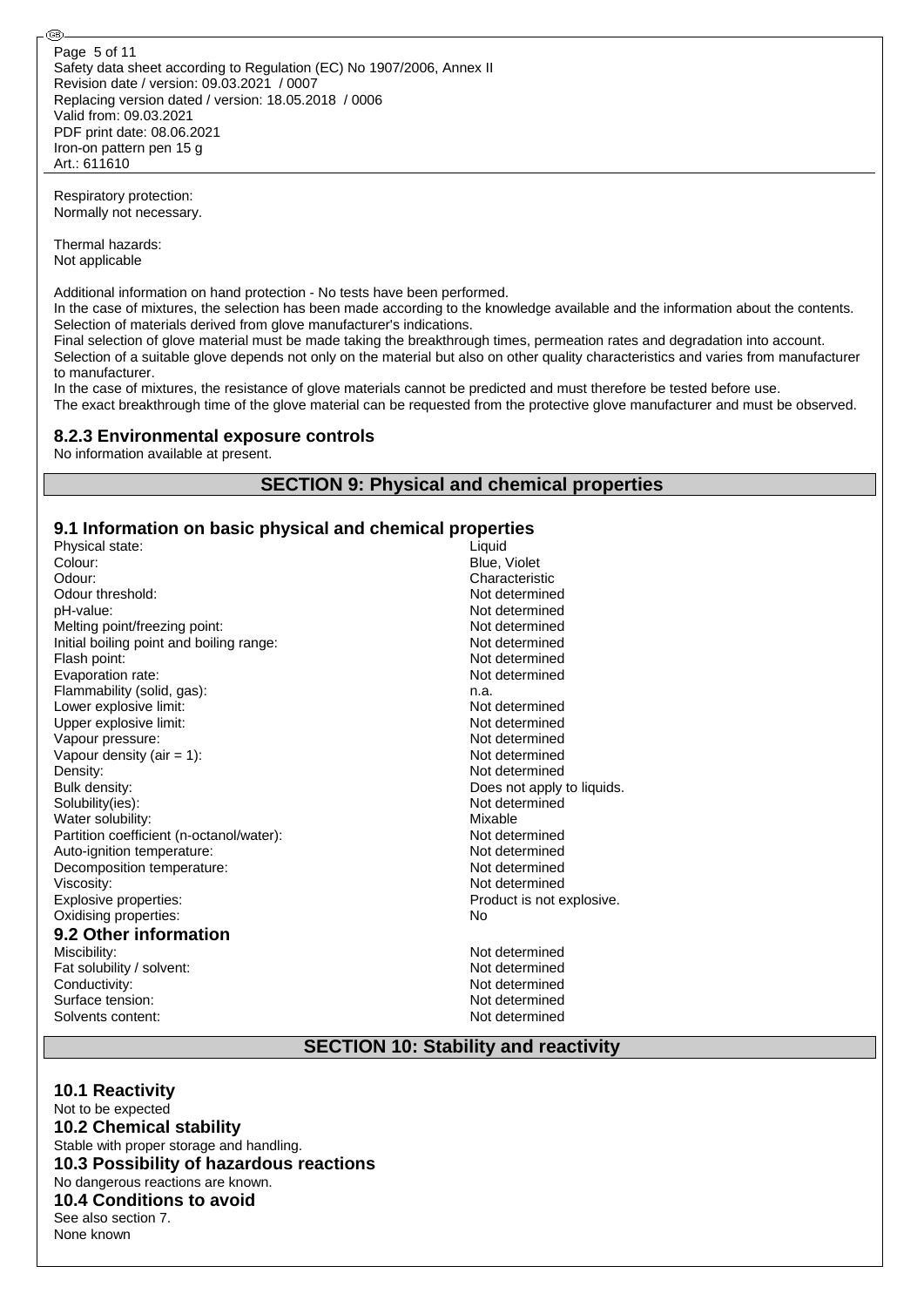⊛

Safety data sheet according to Regulation (EC) No 1907/2006, Annex II Revision date / version: 09.03.2021 / 0007 Replacing version dated / version: 18.05.2018 / 0006 Valid from: 09.03.2021 PDF print date: 08.06.2021 Iron-on pattern pen 15 g Art.: 611610

#### **10.5 Incompatible materials**

See also section 7. None known **10.6 Hazardous decomposition products** See also section 5.2

No decomposition when used as directed.

## **SECTION 11: Toxicological information**

## **11.1 Information on toxicological effects**

Possibly more information on health effects, see Section 2.1 (classification).

| Iron-on pattern pen 15 g         |                 |       |       |          |                    |                  |
|----------------------------------|-----------------|-------|-------|----------|--------------------|------------------|
| Art.: 611610                     |                 |       |       |          |                    |                  |
| <b>Toxicity / effect</b>         | <b>Endpoint</b> | Value | Unit  | Organism | <b>Test method</b> | <b>Notes</b>     |
| Acute toxicity, by oral route:   | <b>ATE</b>      | >2000 | mg/kg |          |                    | calculated value |
| Acute toxicity, by dermal        |                 |       |       |          |                    | n.d.a.           |
| route:                           |                 |       |       |          |                    |                  |
| Acute toxicity, by inhalation:   |                 |       |       |          |                    | n.d.a.           |
| Skin corrosion/irritation:       |                 |       |       |          |                    | n.d.a.           |
| Serious eye                      |                 |       |       |          |                    | n.d.a.           |
| damage/irritation:               |                 |       |       |          |                    |                  |
| Respiratory or skin              |                 |       |       |          |                    | n.d.a.           |
| sensitisation:                   |                 |       |       |          |                    |                  |
| Germ cell mutagenicity:          |                 |       |       |          |                    | n.d.a.           |
| Carcinogenicity:                 |                 |       |       |          |                    | n.d.a.           |
| Reproductive toxicity:           |                 |       |       |          |                    | n.d.a.           |
| Specific target organ toxicity - |                 |       |       |          |                    | n.d.a.           |
| single exposure (STOT-SE):       |                 |       |       |          |                    |                  |
| Specific target organ toxicity - |                 |       |       |          |                    | n.d.a.           |
| repeated exposure (STOT-         |                 |       |       |          |                    |                  |
| RE):                             |                 |       |       |          |                    |                  |
| Aspiration hazard:               |                 |       |       |          |                    | n.d.a.           |
| Symptoms:                        |                 |       |       |          |                    | n.d.a.           |

| Diethylene glycol                     |                 |             |         |            |                                                    |                                                   |
|---------------------------------------|-----------------|-------------|---------|------------|----------------------------------------------------|---------------------------------------------------|
| <b>Toxicity / effect</b>              | <b>Endpoint</b> | Value       | Unit    | Organism   | <b>Test method</b>                                 | <b>Notes</b>                                      |
| Acute toxicity, by oral route:        | LD50            | 12565       | mg/kg   | Rat        |                                                    | Does not<br>conform with<br>EU<br>classification. |
| Acute toxicity, by dermal<br>route:   | LD50            | 11890       | mg/kg   | Rabbit     |                                                    |                                                   |
| Acute toxicity, by inhalation:        | LC <sub>0</sub> | $4,4 - 4,6$ | mg/l/4h | Rat        |                                                    | Does not<br>conform with<br>EU<br>classification. |
| Skin corrosion/irritation:            |                 |             |         | Rabbit     | OECD 404 (Acute<br>Dermal<br>Irritation/Corrosion) | Not irritant                                      |
| Serious eye<br>damage/irritation:     |                 |             |         |            |                                                    | Mild irritant                                     |
| Respiratory or skin<br>sensitisation: |                 |             |         | Guinea pig |                                                    | Not sensitizising                                 |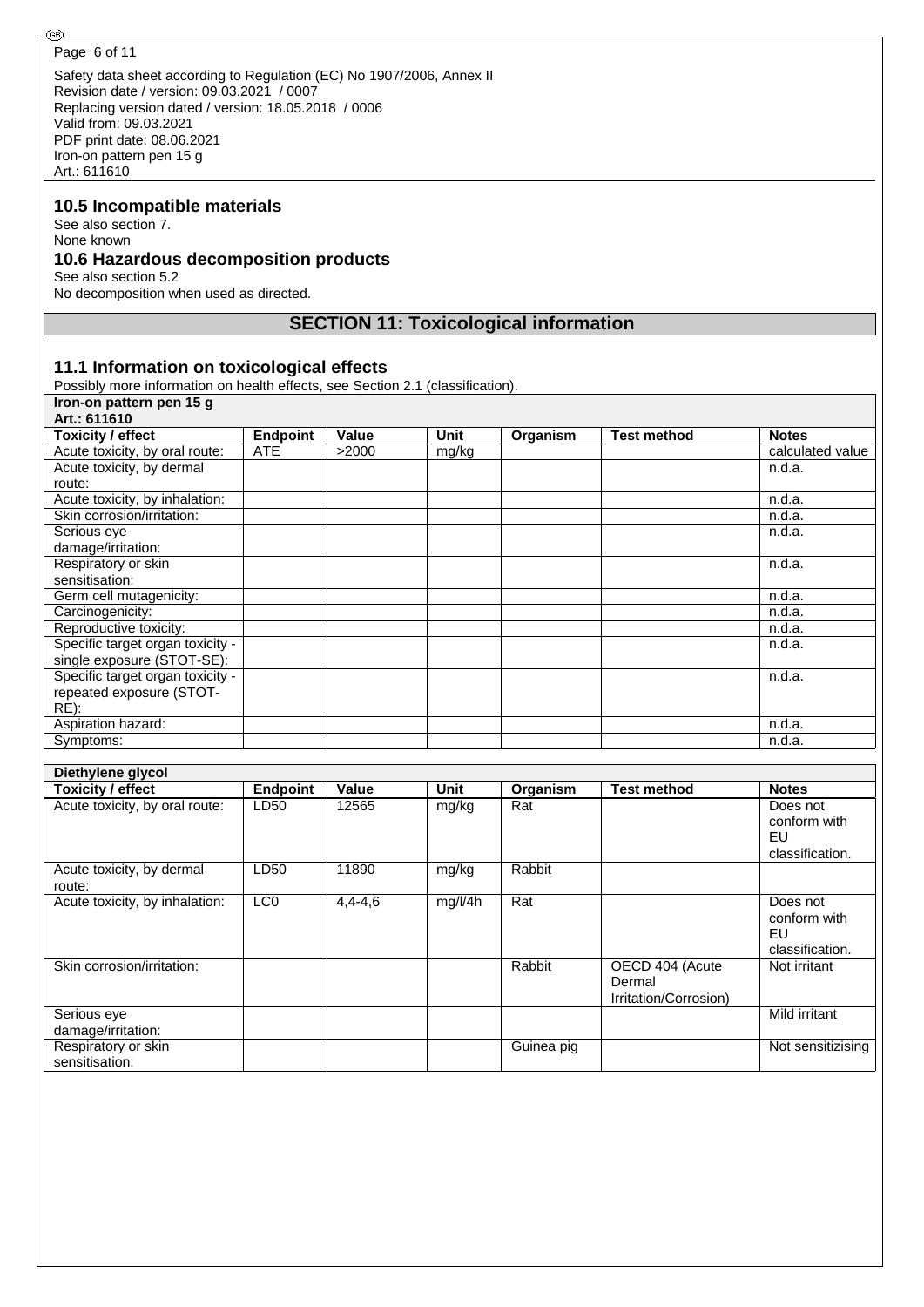⊛

| Symptoms: |  | acidosis,      |
|-----------|--|----------------|
|           |  | breathing      |
|           |  | difficulties,  |
|           |  | unconsciousnes |
|           |  | s, diarrhoea,  |
|           |  | coughing,      |
|           |  | cramps,        |
|           |  | fatigue,       |
|           |  | mucous         |
|           |  | membrane       |
|           |  | irritation,    |
|           |  | dizziness,     |
|           |  | nausea and     |
|           |  | vomiting.,     |
|           |  | trembling      |

| <b>Glycerine</b>                 |                 |        |             |             |                                          |                   |
|----------------------------------|-----------------|--------|-------------|-------------|------------------------------------------|-------------------|
| <b>Toxicity / effect</b>         | <b>Endpoint</b> | Value  | <b>Unit</b> | Organism    | <b>Test method</b>                       | <b>Notes</b>      |
| Acute toxicity, by oral route:   | LD50            | >2000  | mg/kg       | Rat         |                                          |                   |
| Acute toxicity, by dermal        | LD50            | >10000 | mg/kg       | Rabbit      |                                          |                   |
| route:                           |                 |        |             |             |                                          |                   |
| Skin corrosion/irritation:       |                 |        |             | Rabbit      | <b>IUCLID Chem. Data</b><br>Sheet (ESIS) | Not irritant      |
| Serious eye                      |                 |        |             | Rabbit      | OECD 405 (Acute                          | Not irritant      |
| damage/irritation:               |                 |        |             |             | Eye                                      |                   |
|                                  |                 |        |             |             | Irritation/Corrosion)                    |                   |
| Respiratory or skin              |                 |        |             | Guinea pig  |                                          | Not sensitizising |
| sensitisation:                   |                 |        |             |             |                                          |                   |
| Germ cell mutagenicity:          |                 |        |             | Salmonella  | OECD 471 (Bacterial                      | Negative          |
|                                  |                 |        |             | typhimurium | <b>Reverse Mutation</b>                  |                   |
|                                  |                 |        |             |             | Test)                                    |                   |
| Reproductive toxicity:           | <b>NOAEL</b>    | 2000   | mg/kg/d     |             |                                          | Negative          |
| Specific target organ toxicity - | <b>NOAEL</b>    | 3,91   | mg/l        | Rat         |                                          | 14d               |
| repeated exposure (STOT-         |                 |        |             |             |                                          |                   |
| $RE)$ :                          |                 |        |             |             |                                          |                   |
| Aspiration hazard:               |                 |        |             |             |                                          | Negative          |
| Symptoms:                        |                 |        |             |             |                                          | abdominal         |
|                                  |                 |        |             |             |                                          | pain,             |
|                                  |                 |        |             |             |                                          | drowsiness.       |
|                                  |                 |        |             |             |                                          | diarrhoea,        |
|                                  |                 |        |             |             |                                          | vomiting.         |
|                                  |                 |        |             |             |                                          | headaches,        |
|                                  |                 |        |             |             |                                          | mucous            |
|                                  |                 |        |             |             |                                          | membrane          |
|                                  |                 |        |             |             |                                          | irritation,       |
|                                  |                 |        |             |             |                                          | nausea            |

## **SECTION 12: Ecological information**

Possibly more information on environmental effects, see Section 2.1 (classification).

| Iron-on pattern pen 15 g |          |             |       |      |          |                    |              |  |
|--------------------------|----------|-------------|-------|------|----------|--------------------|--------------|--|
| Art.: 611610             |          |             |       |      |          |                    |              |  |
| <b>Toxicity / effect</b> | Endpoint | <b>Time</b> | Value | Unit | Organism | <b>Test method</b> | <b>Notes</b> |  |
| 12.1. Toxicity to fish:  |          |             |       |      |          |                    | n.d.a.       |  |
| 12.1. Toxicity to        |          |             |       |      |          |                    | n.d.a.       |  |
| daphnia:                 |          |             |       |      |          |                    |              |  |
| 12.1. Toxicity to algae: |          |             |       |      |          |                    | n.d.a.       |  |
| 12.2. Persistence and    |          |             |       |      |          |                    | n.d.a.       |  |
| degradability:           |          |             |       |      |          |                    |              |  |
| 12.3. Bioaccumulative    |          |             |       |      |          |                    | n.d.a.       |  |
| potential:               |          |             |       |      |          |                    |              |  |
| 12.4. Mobility in soil:  |          |             |       |      |          |                    | n.d.a.       |  |
| 12.5. Results of PBT     |          |             |       |      |          |                    | n.d.a.       |  |
| and vPvB assessment      |          |             |       |      |          |                    |              |  |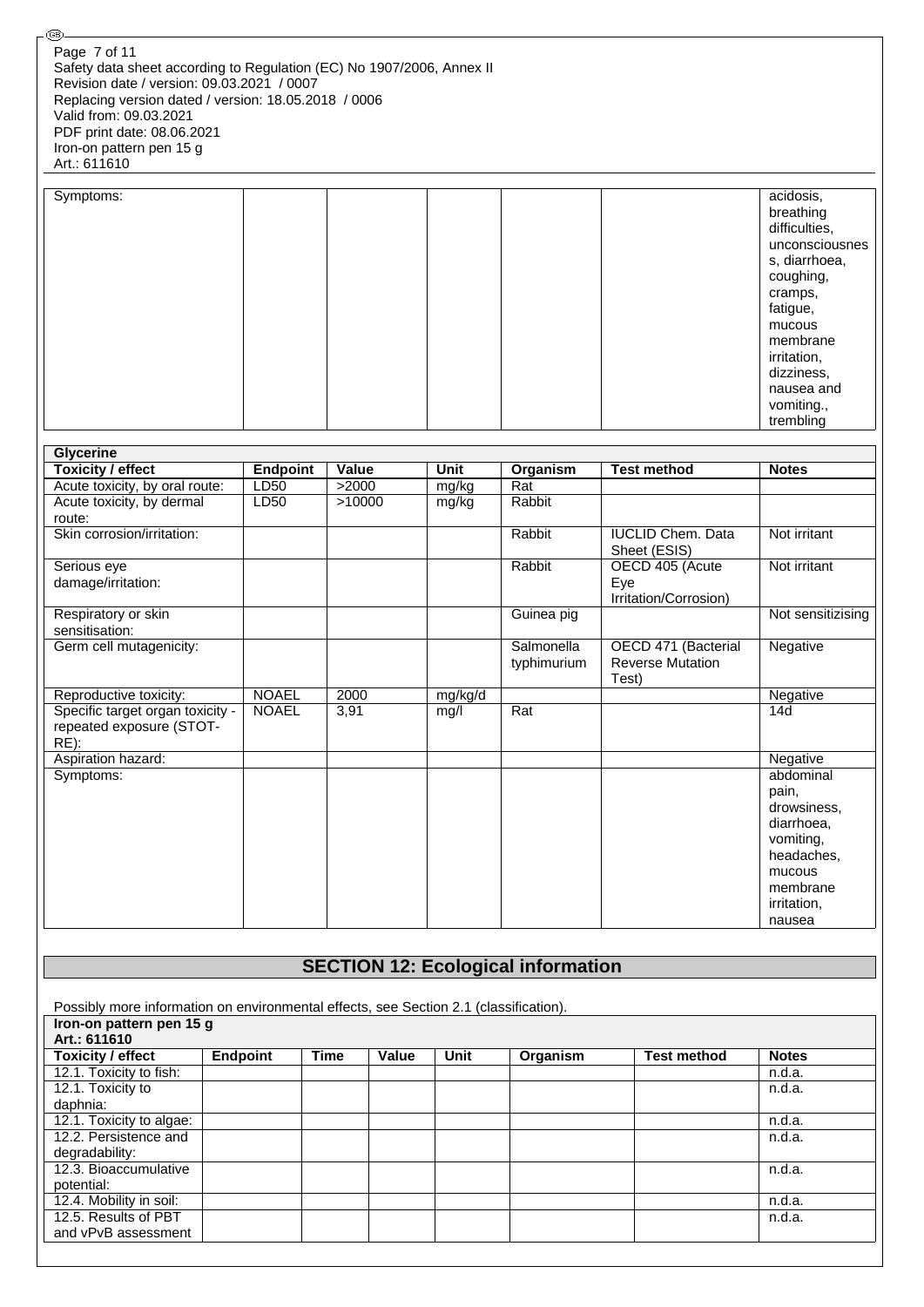| Page 8 of 11                                                          |
|-----------------------------------------------------------------------|
| Safety data sheet according to Regulation (EC) No 1907/2006, Annex II |
| Revision date / version: 09.03.2021 / 0007                            |
| Replacing version dated / version: 18.05.2018 / 0006                  |
| Valid from: 09.03.2021                                                |
| PDF print date: 08.06.2021                                            |
| Iron-on pattern pen 15 g                                              |
| Art.: 611610                                                          |

12.6. Other adverse effects:

®

| Diethylene glycol             |                  |             |            |                 |                  |                    |              |  |  |
|-------------------------------|------------------|-------------|------------|-----------------|------------------|--------------------|--------------|--|--|
| Toxicity / effect             | <b>Endpoint</b>  | <b>Time</b> | Value      | Unit            | Organism         | <b>Test method</b> | <b>Notes</b> |  |  |
| 12.1. Toxicity to fish:       | <b>LC50</b>      | 24h         | >5000      | ppm             | Carassius        |                    |              |  |  |
|                               |                  |             |            |                 | auratus          |                    |              |  |  |
| 12.1. Toxicity to fish:       | <b>LC50</b>      | 96h         | >32000     | mg/l            | Gambusia affinis |                    | References   |  |  |
| 12.1. Toxicity to<br>daphnia: | EC <sub>50</sub> | 24h         | >10000     | mg/l            | Daphnia magna    |                    |              |  |  |
| 12.1. Toxicity to algae:      | IC <sub>0</sub>  | 7d          | 2700       | mg/l            | Scenedesmus      |                    | References   |  |  |
|                               |                  |             |            |                 | quadricauda      |                    |              |  |  |
| 12.2. Persistence and         |                  | 28d         | 67         | $\frac{0}{0}$   |                  | <b>OECD 301 A</b>  |              |  |  |
| degradability:                |                  |             |            |                 |                  | (Ready             |              |  |  |
|                               |                  |             |            |                 |                  | Biodegradability - |              |  |  |
|                               |                  |             |            |                 |                  | DOC Die-Away       |              |  |  |
|                               |                  |             |            |                 |                  | Test)              |              |  |  |
| Toxicity to bacteria:         | EC <sub>0</sub>  | 16h         | 8000       | mg/l            | Pseudomonas      |                    | References   |  |  |
|                               |                  |             |            |                 | putida           |                    |              |  |  |
| Other information:            | BOD <sub>5</sub> |             | $1,3 - 10$ | $\overline{\%}$ |                  |                    | References   |  |  |
| Other information:            | <b>COD</b>       |             | 99         | $\frac{0}{0}$   |                  |                    | References   |  |  |
| Other information:            | <b>ThOD</b>      |             | 1,51       | g/g             |                  |                    | References   |  |  |
| Water solubility:             |                  |             |            |                 |                  |                    | Mixable      |  |  |

n.d.a.

| <b>Glycerine</b>                        |                  |             |         |                 |                    |                    |                         |  |
|-----------------------------------------|------------------|-------------|---------|-----------------|--------------------|--------------------|-------------------------|--|
| Toxicity / effect                       | <b>Endpoint</b>  | <b>Time</b> | Value   | Unit            | Organism           | <b>Test method</b> | <b>Notes</b>            |  |
| 12.2. Persistence and                   | BOD <sub>5</sub> |             | 0,87    | g/g             |                    |                    |                         |  |
| degradability:                          |                  |             |         |                 |                    |                    |                         |  |
| 12.2. Persistence and                   | COD              |             | 1,16    | g/g             |                    |                    |                         |  |
| degradability:                          |                  |             |         |                 |                    |                    |                         |  |
| 12.1. Toxicity to fish:                 | LC50             | 96h         | > 5000  | mg/l            | Carassius          |                    |                         |  |
|                                         |                  |             |         |                 | auratus            |                    |                         |  |
| 12.1. Toxicity to                       | <b>EC50</b>      | 48h         | >10000  | mg/l            | Daphnia magna      |                    |                         |  |
| daphnia:                                |                  |             |         |                 |                    |                    |                         |  |
| 12.1. Toxicity to                       | EC5              | 72h         | 3200    | mg/l            |                    |                    | Entosiphon              |  |
| daphnia:                                |                  |             |         |                 |                    |                    | sulcatum                |  |
| 12.1. Toxicity to algae:                | EC50             |             | 2900    | mg/l            | Chlorella vulgaris |                    |                         |  |
| 12.2. Persistence and                   |                  | 14d         | 63      | $\overline{\%}$ |                    | <b>OECD 301 C</b>  |                         |  |
| degradability:                          |                  |             |         |                 |                    | (Ready             |                         |  |
|                                         |                  |             |         |                 |                    | Biodegradability - |                         |  |
|                                         |                  |             |         |                 |                    | Modified MITI      |                         |  |
|                                         |                  |             |         |                 |                    | Test (I))          |                         |  |
| 12.2. Persistence and                   | BOD/COD          |             | >60     | $\%$            |                    |                    |                         |  |
| degradability:<br>12.2. Persistence and |                  |             |         | $\frac{0}{0}$   |                    |                    |                         |  |
|                                         | BOD5/COD         |             | > 50    |                 |                    |                    |                         |  |
| degradability:<br>12.2. Persistence and | $\overline{DOC}$ |             | >70     | $\%$            |                    |                    | Readily                 |  |
|                                         |                  |             |         |                 |                    |                    | biodegradable           |  |
| degradability:<br>12.3. Bioaccumulative | Log Pow          |             | $-1,75$ |                 |                    | OECD 107           | A notable               |  |
| potential:                              |                  |             |         |                 |                    | (Partition         | biological              |  |
|                                         |                  |             |         |                 |                    | Coefficient (n-    | accumulation            |  |
|                                         |                  |             |         |                 |                    | octanol/water) -   | potential is not        |  |
|                                         |                  |             |         |                 |                    | Shake Flask        |                         |  |
|                                         |                  |             |         |                 |                    | Method)            | to be expected          |  |
| 12.5. Results of PBT                    |                  |             |         |                 |                    |                    | (LogPow 1-3).<br>No PBT |  |
| and vPvB assessment                     |                  |             |         |                 |                    |                    | substance, No           |  |
|                                         |                  |             |         |                 |                    |                    | vPvB substance          |  |
| Toxicity to bacteria:                   | EC5              | 16h         | >10000  | mg/l            | Pseudomonas        |                    |                         |  |
|                                         |                  |             |         |                 | putida             |                    |                         |  |

## **SECTION 13: Disposal considerations**

**13.1 Waste treatment methods For the substance / mixture / residual amounts**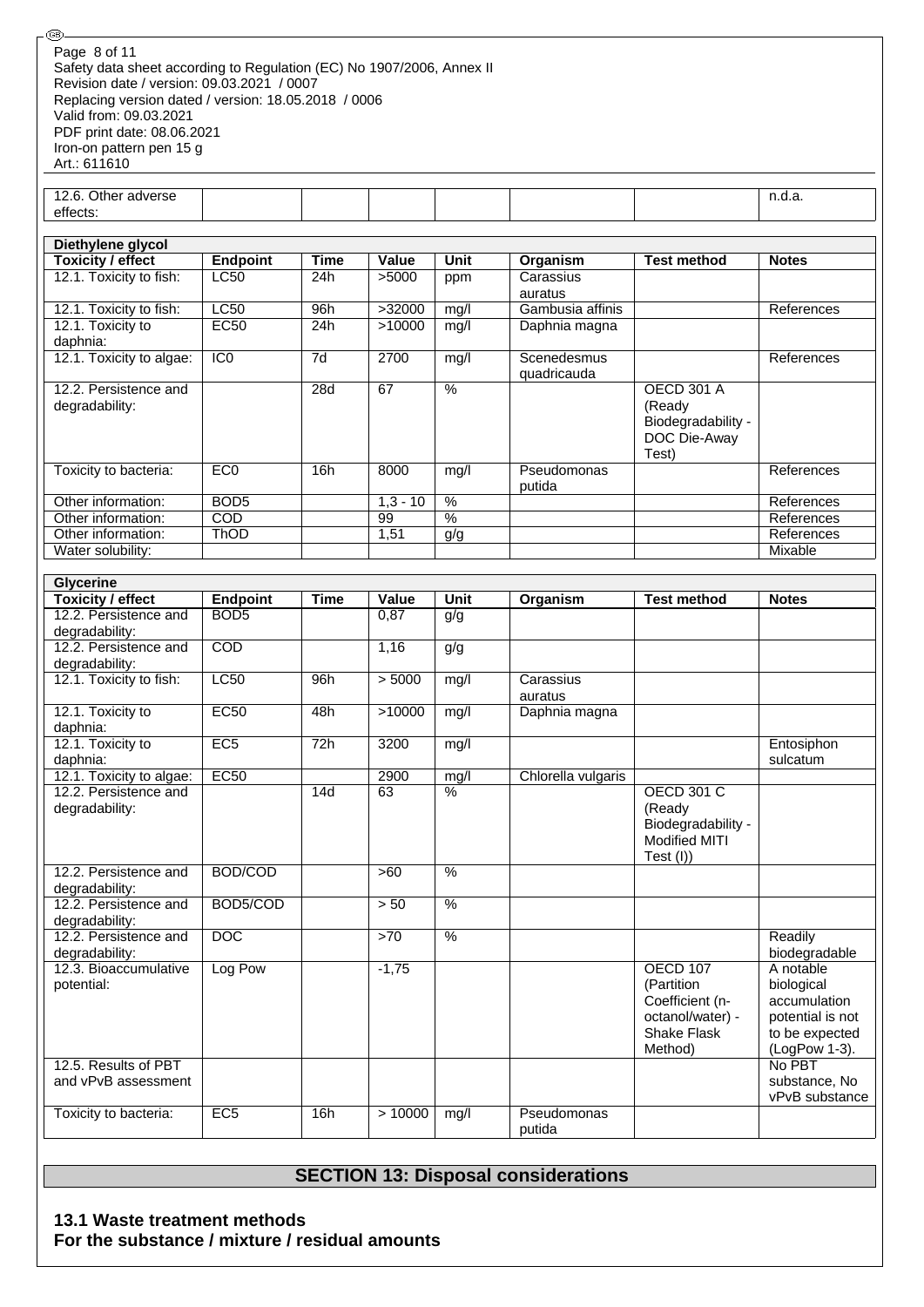#### EC disposal code no.:

@

| The waste codes are recommendations based on the scheduled use of this product.<br>Owing to the user's specific conditions for use and disposal, other waste codes may be<br>allocated under certain circumstances. (2014/955/EU)<br>08 01 99 wastes not otherwise specified<br>20 01 27 paint, inks, adhesives and resins containing hazardous substances<br>20 01 28 paint, inks, adhesives and resins other than those mentioned in 20 01 27<br>Recommendation:<br>Sewage disposal shall be discouraged.<br>Pay attention to local and national official regulations.<br>E.g. dispose at suitable refuse site.<br>For contaminated packing material<br>Pay attention to local and national official regulations.<br>Recycling |                                        |  |  |  |  |  |  |
|----------------------------------------------------------------------------------------------------------------------------------------------------------------------------------------------------------------------------------------------------------------------------------------------------------------------------------------------------------------------------------------------------------------------------------------------------------------------------------------------------------------------------------------------------------------------------------------------------------------------------------------------------------------------------------------------------------------------------------|----------------------------------------|--|--|--|--|--|--|
| <b>SECTION 14: Transport information</b>                                                                                                                                                                                                                                                                                                                                                                                                                                                                                                                                                                                                                                                                                         |                                        |  |  |  |  |  |  |
|                                                                                                                                                                                                                                                                                                                                                                                                                                                                                                                                                                                                                                                                                                                                  |                                        |  |  |  |  |  |  |
| <b>General statements</b>                                                                                                                                                                                                                                                                                                                                                                                                                                                                                                                                                                                                                                                                                                        |                                        |  |  |  |  |  |  |
| 14.1. UN number:                                                                                                                                                                                                                                                                                                                                                                                                                                                                                                                                                                                                                                                                                                                 | n.a.                                   |  |  |  |  |  |  |
| Transport by road/by rail (ADR/RID)                                                                                                                                                                                                                                                                                                                                                                                                                                                                                                                                                                                                                                                                                              |                                        |  |  |  |  |  |  |
| 14.2. UN proper shipping name:                                                                                                                                                                                                                                                                                                                                                                                                                                                                                                                                                                                                                                                                                                   |                                        |  |  |  |  |  |  |
| 14.3. Transport hazard class(es):                                                                                                                                                                                                                                                                                                                                                                                                                                                                                                                                                                                                                                                                                                | n.a.                                   |  |  |  |  |  |  |
| 14.4. Packing group:                                                                                                                                                                                                                                                                                                                                                                                                                                                                                                                                                                                                                                                                                                             | n.a.                                   |  |  |  |  |  |  |
| Classification code:                                                                                                                                                                                                                                                                                                                                                                                                                                                                                                                                                                                                                                                                                                             | n.a.                                   |  |  |  |  |  |  |
| Hazard identification number:                                                                                                                                                                                                                                                                                                                                                                                                                                                                                                                                                                                                                                                                                                    | n.a.                                   |  |  |  |  |  |  |
| LQ:                                                                                                                                                                                                                                                                                                                                                                                                                                                                                                                                                                                                                                                                                                                              | n.a.                                   |  |  |  |  |  |  |
| 14.5. Environmental hazards:<br>Tunnel restriction code:                                                                                                                                                                                                                                                                                                                                                                                                                                                                                                                                                                                                                                                                         | Not applicable                         |  |  |  |  |  |  |
|                                                                                                                                                                                                                                                                                                                                                                                                                                                                                                                                                                                                                                                                                                                                  |                                        |  |  |  |  |  |  |
| <b>Transport by sea (IMDG-code)</b>                                                                                                                                                                                                                                                                                                                                                                                                                                                                                                                                                                                                                                                                                              |                                        |  |  |  |  |  |  |
| 14.2. UN proper shipping name:                                                                                                                                                                                                                                                                                                                                                                                                                                                                                                                                                                                                                                                                                                   |                                        |  |  |  |  |  |  |
| 14.3. Transport hazard class(es):                                                                                                                                                                                                                                                                                                                                                                                                                                                                                                                                                                                                                                                                                                | n.a.                                   |  |  |  |  |  |  |
| 14.4. Packing group:                                                                                                                                                                                                                                                                                                                                                                                                                                                                                                                                                                                                                                                                                                             | n.a.                                   |  |  |  |  |  |  |
| Marine Pollutant:                                                                                                                                                                                                                                                                                                                                                                                                                                                                                                                                                                                                                                                                                                                | n.a                                    |  |  |  |  |  |  |
| 14.5. Environmental hazards:                                                                                                                                                                                                                                                                                                                                                                                                                                                                                                                                                                                                                                                                                                     | Not applicable                         |  |  |  |  |  |  |
| <b>Transport by air (IATA)</b>                                                                                                                                                                                                                                                                                                                                                                                                                                                                                                                                                                                                                                                                                                   |                                        |  |  |  |  |  |  |
| 14.2. UN proper shipping name:                                                                                                                                                                                                                                                                                                                                                                                                                                                                                                                                                                                                                                                                                                   |                                        |  |  |  |  |  |  |
| 14.3. Transport hazard class(es):                                                                                                                                                                                                                                                                                                                                                                                                                                                                                                                                                                                                                                                                                                | n.a.                                   |  |  |  |  |  |  |
| 14.4. Packing group:                                                                                                                                                                                                                                                                                                                                                                                                                                                                                                                                                                                                                                                                                                             | n.a.                                   |  |  |  |  |  |  |
| 14.5. Environmental hazards:                                                                                                                                                                                                                                                                                                                                                                                                                                                                                                                                                                                                                                                                                                     | Not applicable                         |  |  |  |  |  |  |
| 14.6. Special precautions for user<br>المتواصل والمستحدث والمتألف المتحال والألاف والمتاري                                                                                                                                                                                                                                                                                                                                                                                                                                                                                                                                                                                                                                       | والمستحدث والمستراة المستراة والمستحدث |  |  |  |  |  |  |

Unless specified otherwise, general measures for safe transport must be followed.

#### **14.7. Transport in bulk according to Annex II of MARPOL and the IBC Code**

Non-dangerous material according to Transport Regulations.

## **SECTION 15: Regulatory information**

#### **15.1 Safety, health and environmental regulations/legislation specific for the substance or mixture**

Observe restrictions: General hygiene measures for the handling of chemicals are applicable.

Directive 2010/75/EU (VOC): 0 %

#### **15.2 Chemical safety assessment**

A chemical safety assessment is not provided for mixtures.

## **SECTION 16: Other information**

Revised sections: 1, 2, 9, 15

**Classification and processes used to derive the classification of the mixture in accordance with the ordinance (EG) 1272/2008 (CLP):**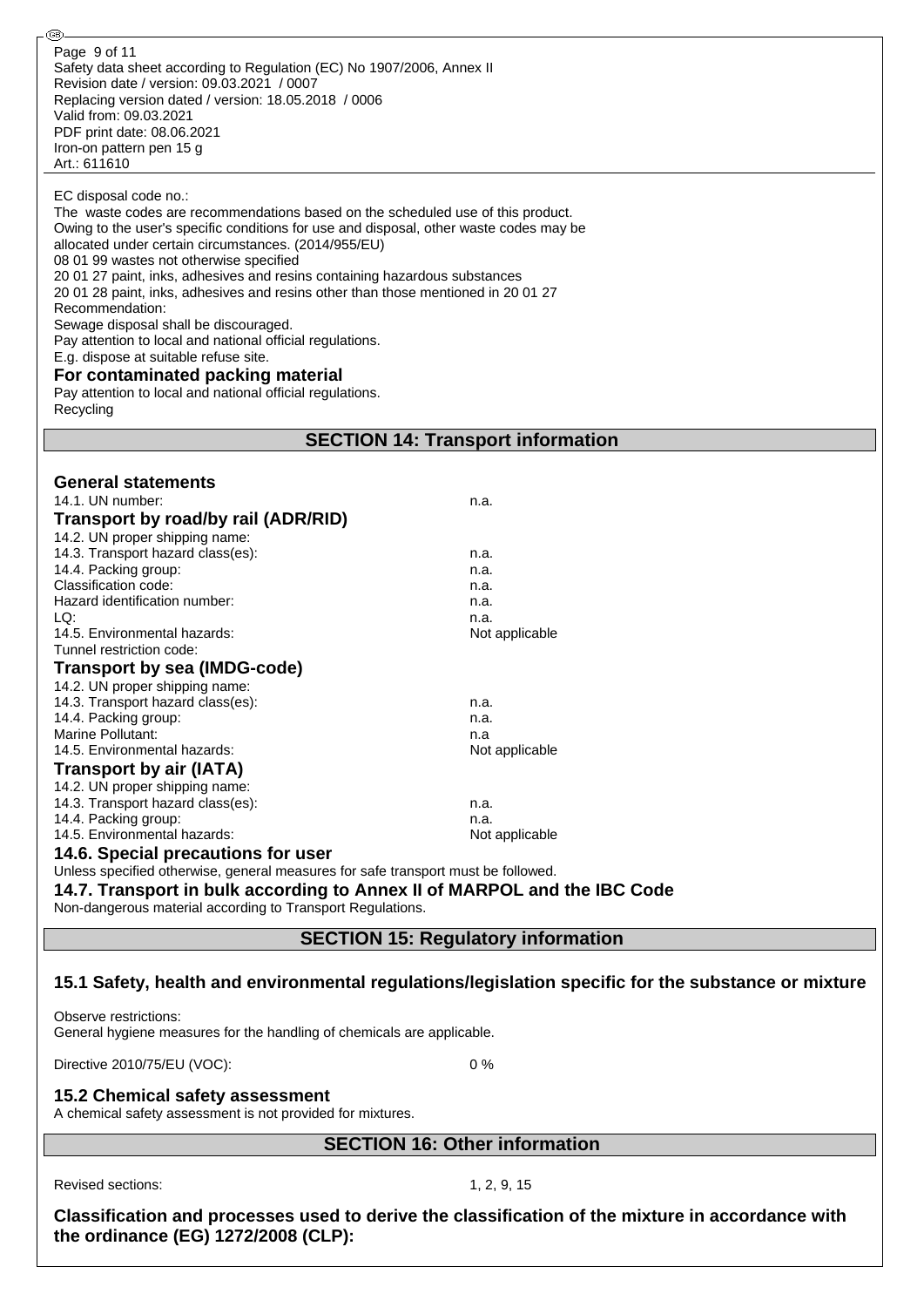Page 10 of 11

@

Safety data sheet according to Regulation (EC) No 1907/2006, Annex II Revision date / version: 09.03.2021 / 0007 Replacing version dated / version: 18.05.2018 / 0006 Valid from: 09.03.2021 PDF print date: 08.06.2021 Iron-on pattern pen 15 g Art.: 611610

### Not applicable

The following phrases represent the posted Hazard Class and Risk Category Code (GHS/CLP) of the product and the constituents (specified in Section 2 and 3). H302 Harmful if swallowed.

Acute Tox. — Acute toxicity - oral

## **Any abbreviations and acronyms used in this document:**

acc., acc. to according, according to ADR Accord européen relatif au transport international des marchandises Dangereuses par Route (= European Agreement concerning the International Carriage of Dangerous Goods by Road) AOX Adsorbable organic halogen compounds approx. approximately Art., Art. no. Article number ASTM ASTM International (American Society for Testing and Materials) ATE Acute Toxicity Estimate BAM Bundesanstalt für Materialforschung und -prüfung (Federal Institute for Materials Research and Testing, Germany) BAuA Bundesanstalt für Arbeitsschutz und Arbeitsmedizin (= Federal Institute for Occupational Health and Safety, Germany) BSEF The International Bromine Council bw body weight CAS Chemical Abstracts Service CLP Classification, Labelling and Packaging (REGULATION (EC) No 1272/2008 on classification, labelling and packaging of substances and mixtures) CMR carcinogenic, mutagenic, reproductive toxic DMEL Derived Minimum Effect Level DNEL Derived No Effect Level dw dry weight<br>e.g. for exampl<br>EC European for example (abbreviation of Latin 'exempli gratia'), for instance **European Community** ECHA European Chemicals Agency EEC European Economic Community EINECS European Inventory of Existing Commercial Chemical Substances ELINCS European List of Notified Chemical Substances EN European Norms EPA United States Environmental Protection Agency (United States of America) etc. et cetera EU European Union EVAL Ethylene-vinyl alcohol copolymer Fax. Fax number gen. general GHS Globally Harmonized System of Classification and Labelling of Chemicals GWP Global warming potential IARC International Agency for Research on Cancer IATA International Air Transport Association IBC (Code) International Bulk Chemical (Code) IMDG-code International Maritime Code for Dangerous Goods incl. including, inclusive IUCLIDInternational Uniform Chemical Information Database IUPAC International Union for Pure Applied Chemistry LC50 Lethal Concentration to 50 % of a test population LD50 Lethal Dose to 50% of a test population (Median Lethal Dose) LQ Limited Quantities MARPOL International Convention for the Prevention of Marine Pollution from Ships n.a. not applicable n.av. not available n.c. not checked n.d.a. no data available OECD Organisation for Economic Co-operation and Development org. organic PBT persistent, bioaccumulative and toxic PE Polyethylene